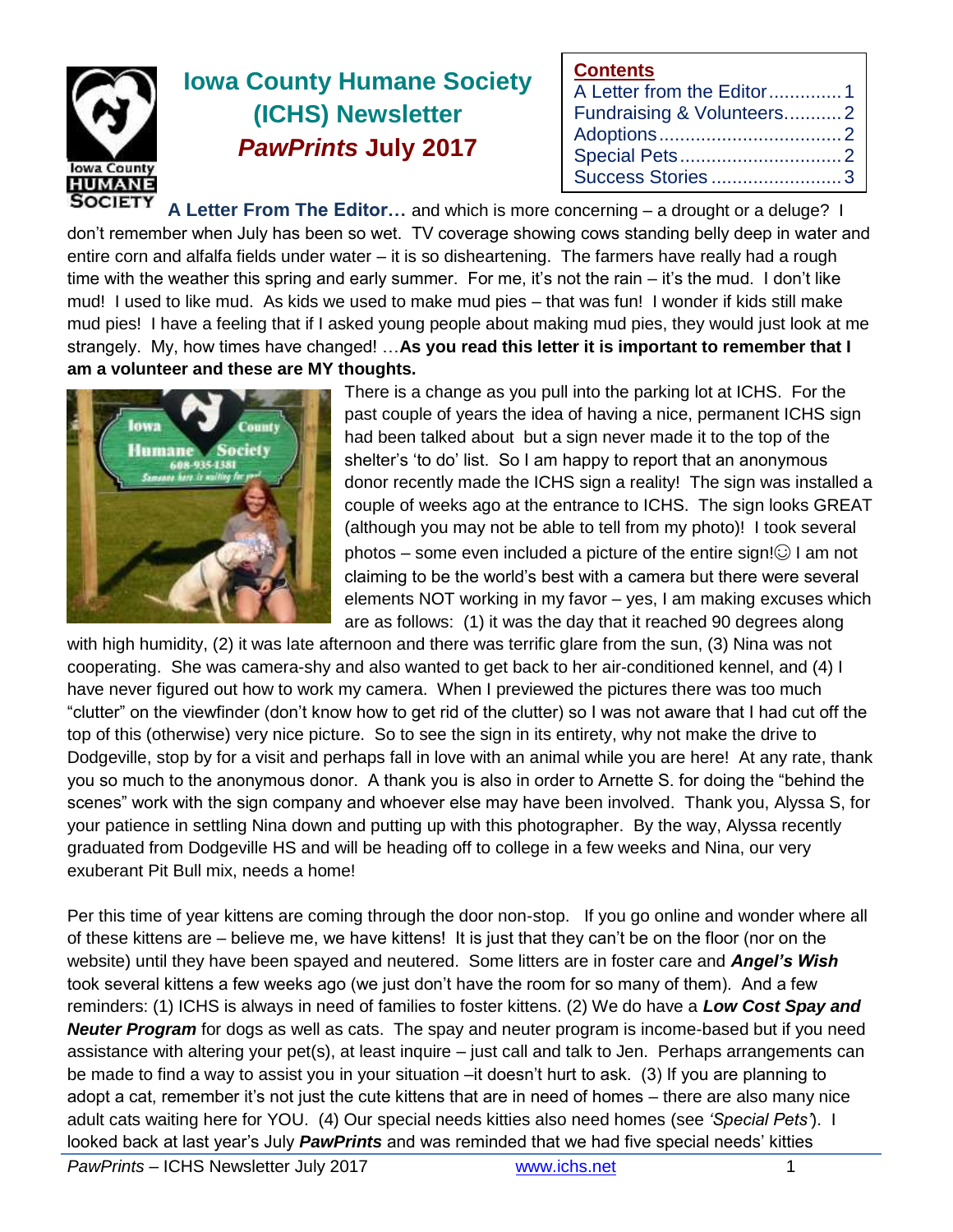adopted in a month's time. If we could have a repeat of that, ICHS's entire special needs population would find their forever homes before I get around to writing the next newsletter – what a wonderful thought!!!☺ If **you have any suggestions or ideas about the content of ICHS PAWPRINTS, please contact me, Terri Davis at [roadhogbiker@gmail.com](mailto:roadhogbiker@gmail.com)**

### **Upcoming Fundraising Events and Volunteer Needs**

Just a reminder that ICHS is always looking for volunteers to help with the planning and implementation of our fundraisers. Our goal is to have enough volunteers so that each individual would only have to help plan and/or work at one event per year. So, if you would like to get involved with the planning and organizing of 2017's fundraisers, please contact the shelter for more details. We hope to hear from you!!!

**VOLUNTEER NEEDED!!** ICHS is in need of a dedicated volunteer that is willing to mow our lawn on a weekly basis. Must be comfortable operating a Zero-Turn lawn mower. For more information, give us a call at 608-935-1381 ext 3, or email [kennelmanager@ichs.net](mailto:kennelmanager@ichs.net)

Wed., August 2<sup>nd</sup> is the Lands' End Food Sale fundraiser. Volunteers needed to bake for the bake sale, as well as staffing the food booth for the day. Please contact Jen at [outreach@ichs.net](mailto:outreach@ichs.net) or 608-935-1381 if you'd like to help!



# **May and June Adoptions**

| <b>May</b>                                                                                                                      |         |       |             | June        |           |          |             |  |  |
|---------------------------------------------------------------------------------------------------------------------------------|---------|-------|-------------|-------------|-----------|----------|-------------|--|--|
| <b>Cats</b>                                                                                                                     |         |       | <b>Dogs</b> | <b>Cats</b> |           |          | <b>Dogs</b> |  |  |
| Bear                                                                                                                            | Katya   | Kenny | Kenzlie     | Rover       | Squeaks+  | Ravi     | William     |  |  |
| Ezra                                                                                                                            | Umbra*  |       | Gretchen    | Gizmo       | Sheena    | Wilfred* | Arlo        |  |  |
| Thalia                                                                                                                          | Carina* |       |             | Wabbit+     | Sarafina* |          | Floyd       |  |  |
| <b>Trixie</b>                                                                                                                   | Alula*  |       |             | Fiona+      | Peep      |          | Suzy        |  |  |
| * - kitten                                                                                                                      |         |       |             |             |           |          |             |  |  |
| $\bigcirc$ - denotes animal has been at ICHS for over a year/has special needs/or is elderly<br>+ - Transferred to Angel's Wish |         |       |             |             |           |          |             |  |  |
|                                                                                                                                 |         |       |             |             |           |          |             |  |  |

# **Special Pets**

We all know that all animals are 'special' but the animals featured in this section are indeed special. These are 'special needs' animals. The special person/family who adopts one of these animals knows that this may/may not be the long-term relationship which we hope for when we open our hearts and homes to a new family member. These animals 'forever homes' with us may be just for a short time before they move on…But, nevertheless, these animals need a home and a loving family just as we all do. Are you possibly the family that could provide a home for one of these animals? If not, do you know of a family who could provide a loving home for these animals? If so, please come out to ICHS and find out more about these animals from the ICHS staff.

### **Bandit, Piper – FIV Kitties**



Bandit and Piper are "normal" cats – it's just that they have the FIV virus which affects their immune systems – but slowly – over a period of years! They should live long and normal lives! **Bandit** is a young, handsome guy. He came in with an apparent reaction to fleas and had significant hair loss but the hair has grown back and he looks amazing! He is a sweet cat and loves attention. **Piper** is also a young kitty who came to the shelter with her four kittens. Initially she had been very energetic and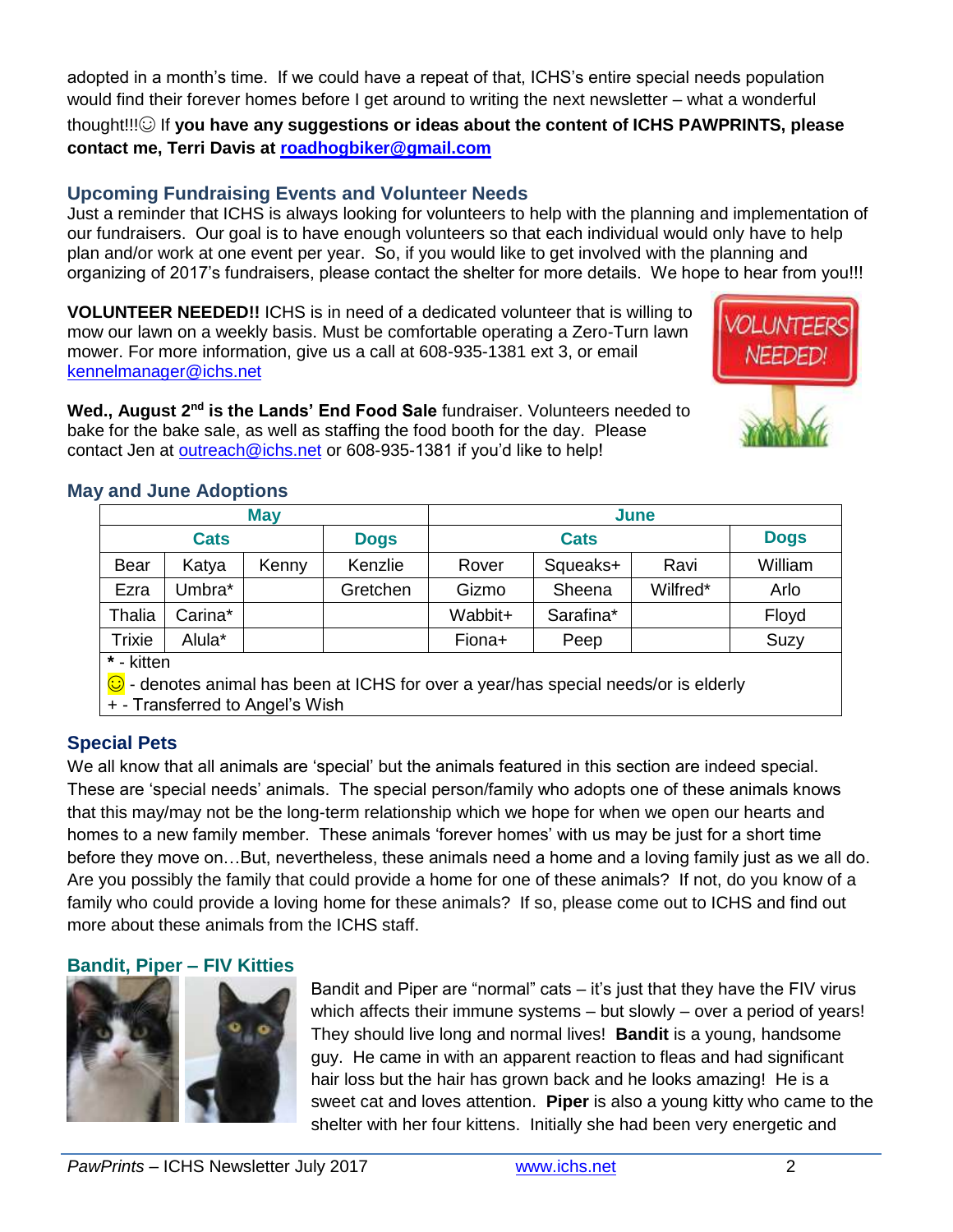playful but now is a bit more sedate but what hasn't changed is that she still loves attention. Bandit and Piper used to be housed together in *Chuck's Tree House*. They are currently residing in cages as the room is needed for our huge kitten population. They are not actually "best buds" but get along with each other. They do not need to be adopted together but certainly could be! $\odot$ 

Although we call FIV cats "special", there really are no special considerations when adopting any of these three kitties. If it wasn't for the FIV+ sign on their cages, you wouldn't have a clue that they have FIV! They must be kept indoors. They may live with other indoor cats since FIV is not easily passed between cats (it would be best if your other cat(s) are good-natured and amicable to a new pal). FIV is primarily spread by serious bite wounds so if you have other cats, it is important to properly introduce FIV cats to the others (but you would do that with any cat that you bring home). It is also important to keep them free from stress so a quiet home would be best. So…Bandit and Piper need a home.

# **Cleo, Cheerio and Gallagher - FeLV Kitty**



**Cleo** and **Cheerio** are both about a year old and have been at ICHS since last fall. Cheerio and Cleo are 'roommates' so if YOU are looking for a pair of young kitties that will entertain YOU as well as each other, come and get to know these two youngsters. Both of these 'best friends' are extremely playful. Cleo is the "cuddler" of the two. She is a very petite kitty so she may have some more growing to do or perhaps she will always be petite – either way she is a little bundle of joy! Cheerio is growing into a very handsome young

gentleman – well maybe not a 'gentle' man as he is still a bit squirmy when he is picked up. Although he is getting better about being held, he needs more "hands on" – that would be where YOU become involved. It would be wonderful if these two could go to the same home.



**Gallagher** has been at ICHS for a couple of months. He is a young Maine Coon mix. He had to be shaved as he was so matted and his hair has not grown in yet. He is a bit unique because he is polydactyl (the extra set of toes) but what YOU will notice first about him is how loving and sweet he is. He lives with Cleo and Cheerio and gets along well with them. Gallagher has so many "positives" going for him – being of the popular Maine Coon breed, an extra set of toes and a HUGE loving disposition – so don't ignore him just because of his FeLV status!

Similar to FIV cats, FeLV cats also must be kept indoors and a quiet home is best. FeLV cats do need to be only cats (may live with other FeLV cats). FeLV kitties may live for years having a "normal" life span, but once/if the later stage of the infection occurs, the cat's health may deteriorate rapidly. That, of course, is one reason FeLV cats are not readily adopted – no one wants to lose their pet to illness. So…Gallagher, Cleo and Cheerio need a home.

### **Success Stories**

I need your help if I am to continue to feature the success stories which begin the moment your adopted companion chooses you. It is not difficult for me to write a paragraph that showcases your pet. The problem that I have is finding YOU and your pet. I don't know who you are or how to contact you. If you would be interested in sharing your pet's story in the newsletter, please e-mail me at [roadhogbiker@gmail.com.](mailto:roadhogbiker@gmail.com) A picture and a brief write-up about your pet(s) is all that I need. If I don't have enough info, I will get back to you. It would be helpful to know your pet's shelter name (if you renamed your pet), when you adopted, pet's favorite activities, other pets that you may have and whatever else you